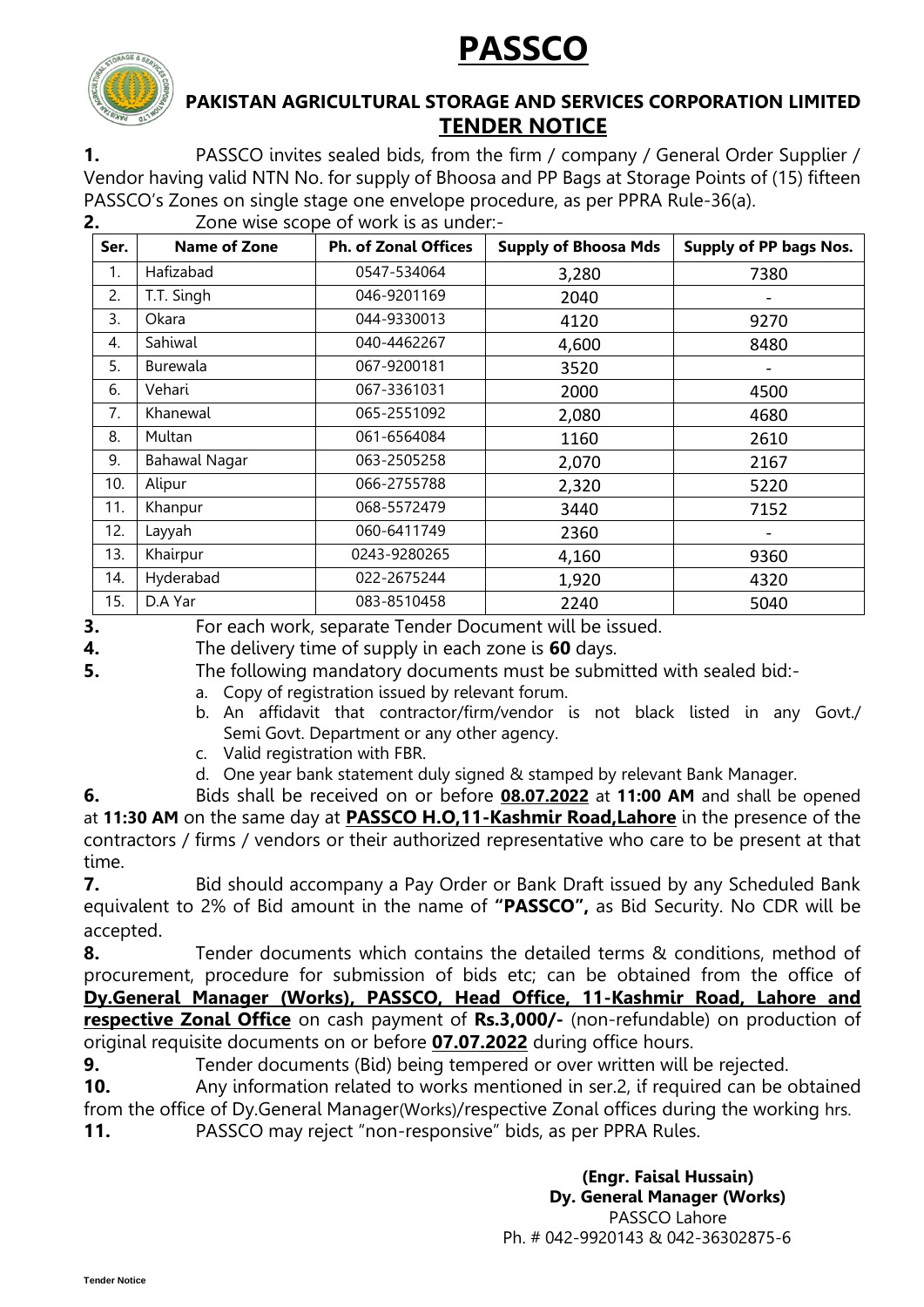

# **Pakistan Agricultural Storage & Services**

**Corporation Limited**

# **BIDDING DOCUMENTS**

# **FOR SUPPLY OF DUNNAGE MATERIAL IMPORTED WHEAT-2022**

**\_\_\_\_\_\_\_\_\_\_\_\_\_\_\_\_\_\_\_\_\_\_\_\_\_\_\_\_\_\_\_\_\_\_\_\_\_\_\_\_\_\_\_\_\_\_\_**

**Issued to M/S \_\_\_\_\_\_\_\_\_\_\_\_\_\_\_\_\_\_\_\_\_\_\_\_\_\_\_\_\_\_\_\_\_\_\_\_\_\_\_\_\_\_\_\_\_\_\_**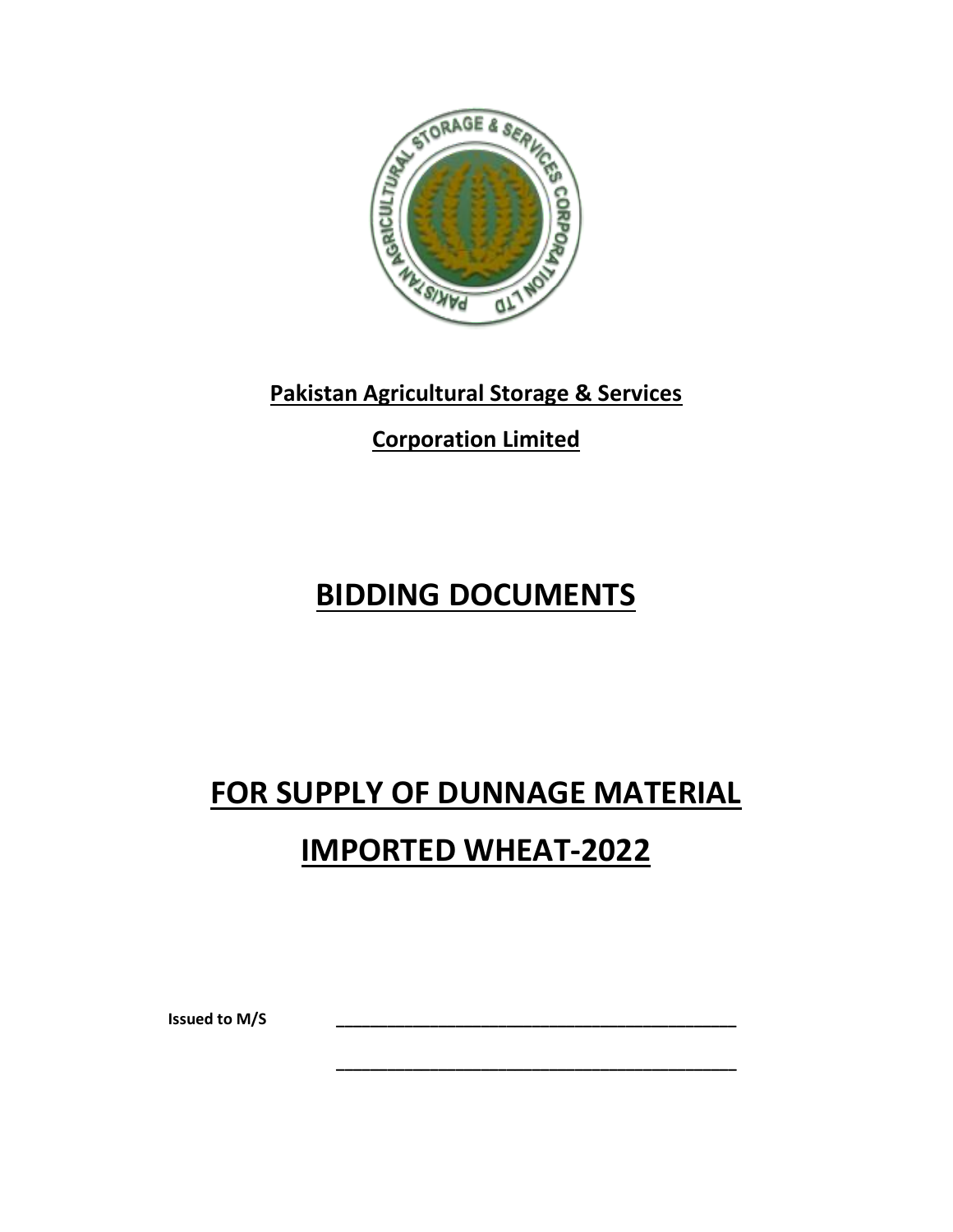# **PAKISTAN AGRICULTURE STORAGE AND SERVICES CORPORATION LIMITED**

# **(WORKS DEPARTMENT)**

Cost of Tender Form **Rs. 3,000/-**

The bid will be received on (or before) **08.07.2022 till 11:00 AM** and

will be opened on **11:30 AM at PASSCO Plaza 11-Kashmir Road Lahore**.

Name of the Contractor ………………………………………….............................

Name of Work ………………………...................................................................

Earnest Money ……………………………………………………………..........................

...............................................................................................

#### **Important Note:-**

Each page of the bidding document must be signed by the Contractor.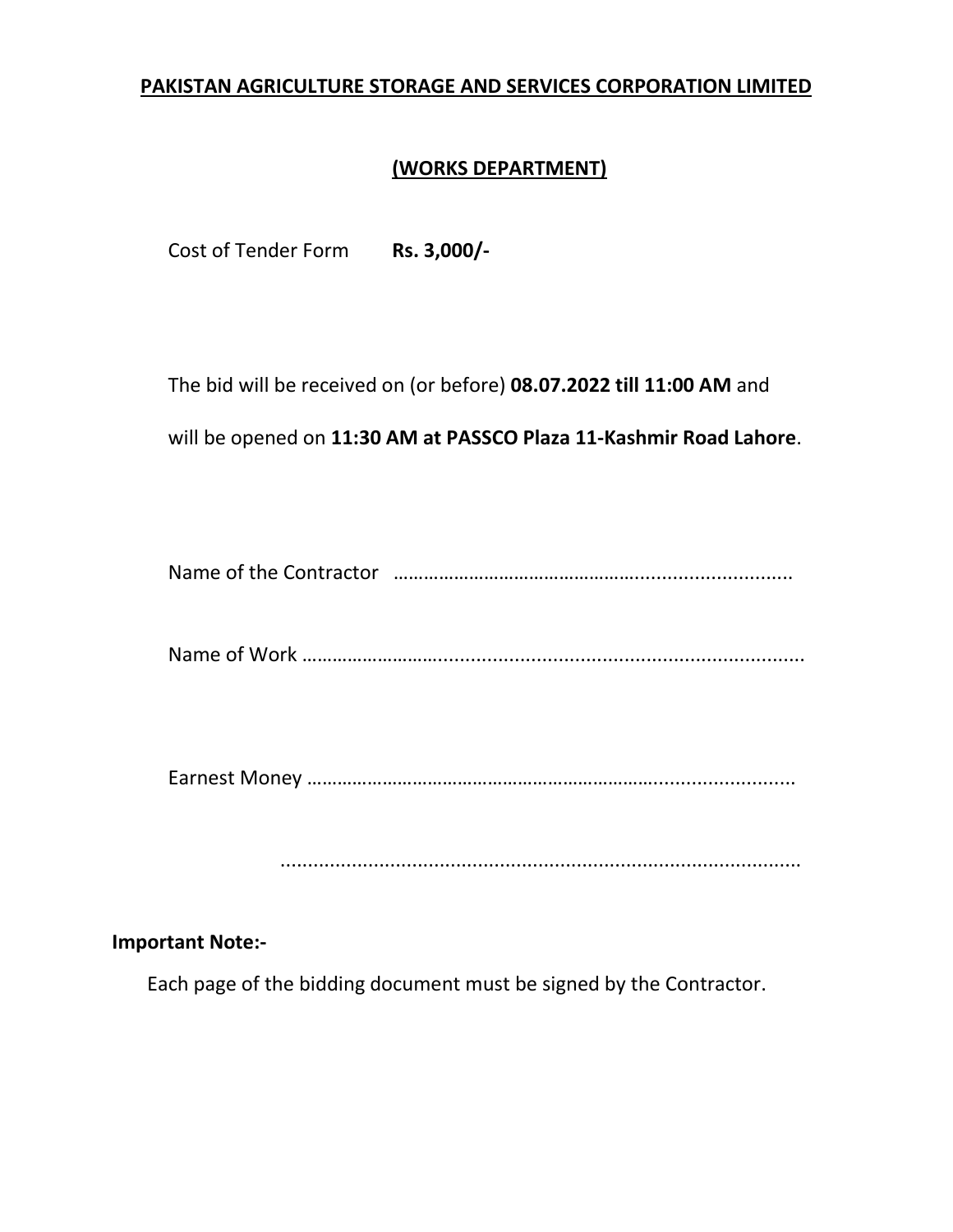# -2- **Mandatory document / Check List**

| Ser.           | <b>Detail of Document</b>                                                                                                                                                                                                                                              | <b>Yes</b> | <b>No</b> |
|----------------|------------------------------------------------------------------------------------------------------------------------------------------------------------------------------------------------------------------------------------------------------------------------|------------|-----------|
| $\mathbf{1}$   | Application/ letter of Intent for participation                                                                                                                                                                                                                        |            |           |
| $\overline{2}$ | Copy of registration issued by relevant forum.                                                                                                                                                                                                                         |            |           |
| 3              | Affidavit on stamp paper of Rs.200-/ as per<br>(Annexure-B)                                                                                                                                                                                                            |            |           |
| $\overline{4}$ | Noncompliance to the Supply of required quantity<br>in immediate termination<br>result<br>of<br>may<br>Acceptance/Supply Order/Agreement leading to<br>forfeiture of earnest money/performance security<br>and blacklisting of firm as per Specimen at<br>(Annexure-C) |            |           |
| 5              | Valid registration with FBR                                                                                                                                                                                                                                            |            |           |
| 6              | One year Bank Statement for period from July 2021<br>to June 2022                                                                                                                                                                                                      |            |           |
| $\overline{7}$ | Documents duly signed and stamped by Vendor                                                                                                                                                                                                                            |            |           |
| 8              | Pay order/Demand Draft/Banker Cheque against<br>2% Earnest Money                                                                                                                                                                                                       |            |           |

**Note:-** Failure to provide mandatory provisions as mentioned above will results in non-responsiveness of bidder.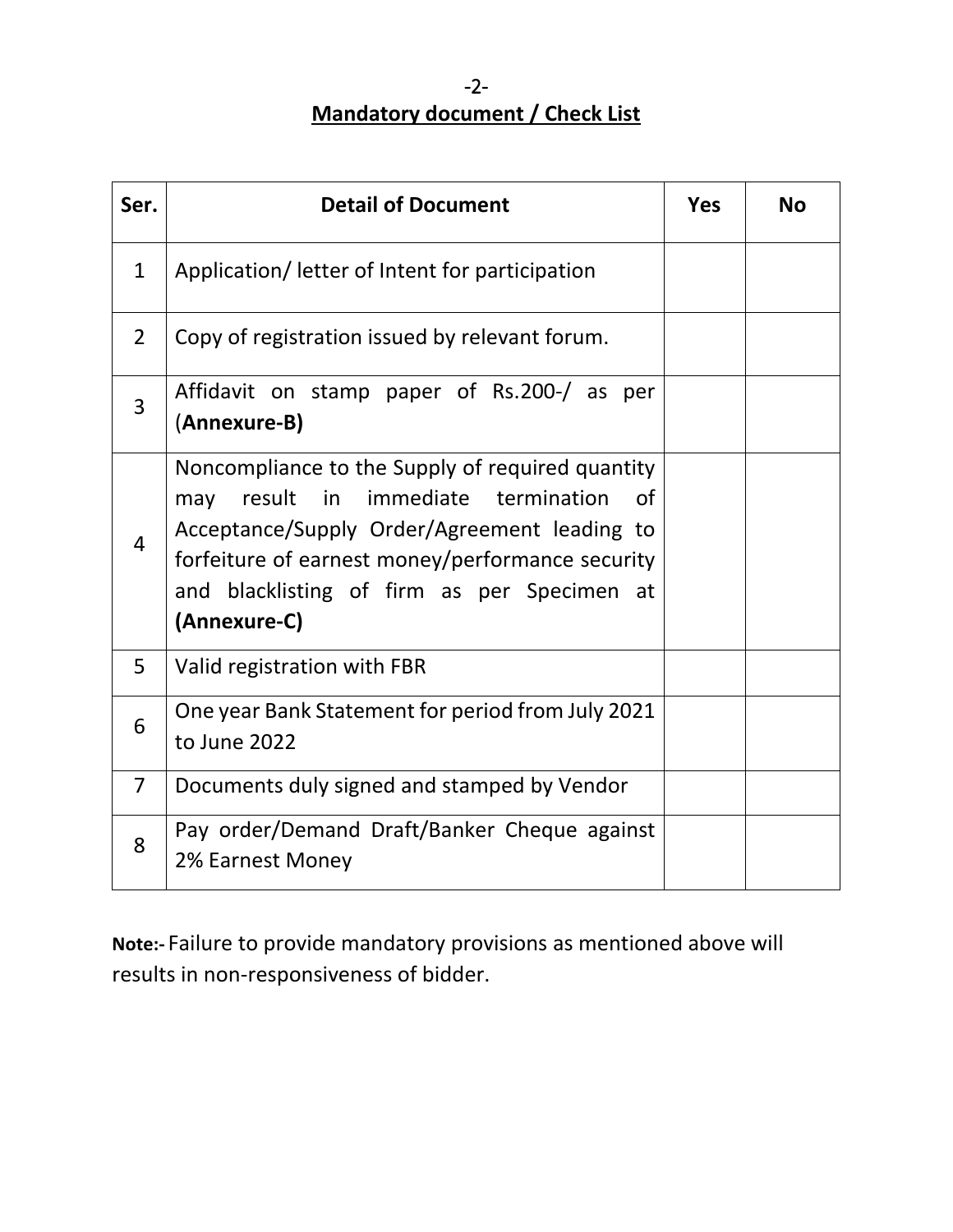# **PAKISTAN AGRICULTURAL STORAGE & SERVICES CORPORATION LTD**

# **INVITATION TO THE BIDDERS**

# **PURCHASE OF BHOOSA & PP.BAGS**

#### **1. GENERAL**

#### **1.1 Introduction**

- 1.1.1 **Pakistan Agricultural Storage and Services Corporation Limited**  hereafter referred to as **"PASSCO"** desires to **invite /** seek bids / rates inclusive of all taxes from well-reputed, experienced general order suppliers / vendors for purchase of Bhoosa and PP.Bags for imported wheat year 2022 deliverable at PASSCO destinations within Pakistan as per given specifications at **Annex-"A"**
- 1.1.2 Bidding shall be conducted under Rule 36(a) of PPRA Rules "Single Stage Single Envelope Procedure" will be followed. All bids received shall be evaluated in the manner prescribed in the bidding document.

#### **INSTRUCTIONS TO THE BIDDERS**

#### **1.2 Scope of Work**

1.2.1 Procurement /Purchase of **"Bhoosa and PP.Bags for imported wheat 2022**" will be made according to BOQ and specifications, mentioned at **Annex-A**.

# **1.3 Source of Funds**

1.3.1 The procuring agency **"PASSCO"** will arrange needed funds to meet its cost etc. from its own resources.

#### **2. COST OF TENDERING**

2.1 The company shall bear all costs associated with the preparation and submission of its documents, while PASSCO, in no case shall be responsible or liable for those costs, regardless of the conduct or outcome of the tendering process.

# **3. CLARIFICATIONS OF TENDERING DOCUMENTS**

3.1 A prospective company requiring any clarification (s) may notify to PASSCO or an Officer authorized on its behalf in writing. The PASSCO or concerned Officer authorized on its behalf will respond to any request for clarification, which is received well before (approximately **05 working days**) to the deadline set forth for the submission of bids. Copies of PASSCO response will be forwarded to prospective companies (if not already clarified in the tender document or deemed necessary for the company).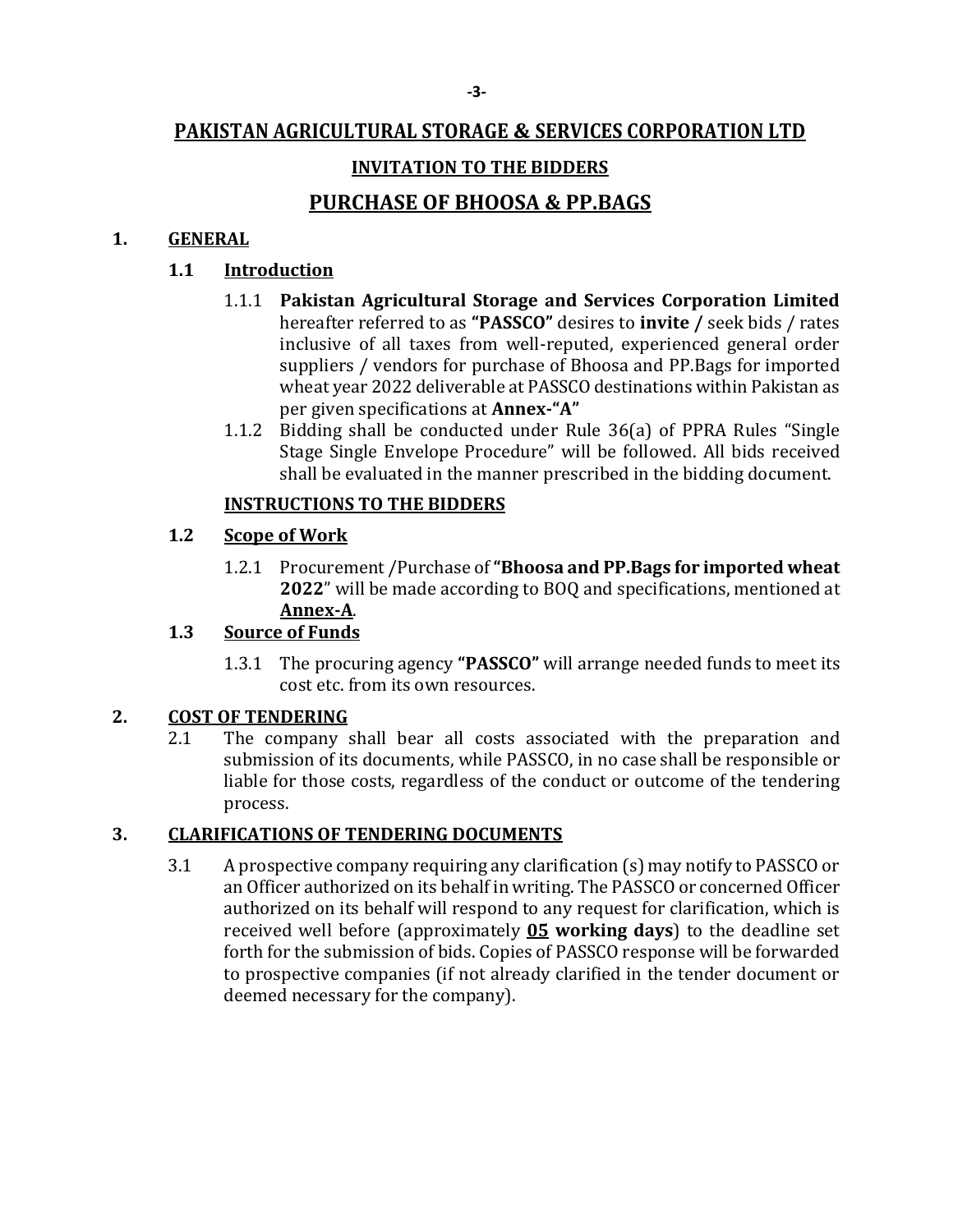#### **4. AMENDMENT OF TENDER/BIDDING DOCUMENT**

- 4.1 At any time prior to the deadline for submission of bids, the PASSCO may, for any reason, whether at its own initiative or in response to a clarification requested by a prospective company/firm, modify the Tender/Bidding Document by issuing addendum.
- 4.2 Any addendum thus issued shall form Integral / Eternal Part of the Tender/Bidding Document. To afford Company's / Firm's a reasonable time frame in which to take an addendum into account in preparing their bids, the PASSCO may at its discretion extend the deadline for submission of bids.

#### **5. LANGUAGE OF DOCUMENTS**

- 5.1 Bidding Documents and related correspondence will always be in the English language.
- 5.2 The Bid should have a covering letter on printed letterhead of the firm. All pages of the Tender / bid shall be initiated / signed and shall bear official seal of the person(s) authorized to sign/endorse.
- 5.3 All relevant technical literature in English language should be attached with the bid.

# **6. PRICE**

- 6.1 Price / bid / offer should be quoted in Pak Rupees.
- 6.2 The bidder shall quote minimum Price / Rate for said item. The price / rate quoted should be firm, final, and clearly written/typed without any ambiguity.
- 6.3 The bid price should include all the government taxes, as per prevailing taxation rates of Provincial / Federal Governments etc. (e.g., GST, Income Tax, Withholding Tax etc.).
- 6.4 The price / bid offer shall be entered till completion of contract.
- 6.5 The bidder shall deem to have obtained all related information as to the requirements thereto which may affect the bid offer / price / rate if required.

# **7. BID SECURITY / EARNEST MONEY**

- 7.1 The bidder shall furnish an Earnest Money equivalent to **2**% of the total value of Bid in the form of a Demand Draft/Pay Order/ Banker Cheque in favour of the PASSCO. Cash Cheque /Call Deposit Receipt (CDR) /Security Deposit Receipt (SDR) will not be accepted as Earnest Money.
- 7.2 Any bid not accompanied by an acceptable bid security shall stand liable to be rejected by the PASSCO as non-responsive.
- 7.3 The Bid Securities/Earnest Money of the unsuccessful bidders will be returned upon award of contract to the successful bidder or on expiry of validity of bid whichever expire earlier. The bid securities of bidders can be returned earlier if supported by a formal request on Company's letterhead duly signed.
- 7.4 The Bid Security / Earnest Money may be forfeited / confiscated:
	- i. If a bidder withdraws his bid during the period of bid validity.
	- ii. If the bidder does not accept the correction of his bid price.
	- iii. If the bidder fails to fulfill the mandatory requirements upon which he has given certificates / affidavits etc.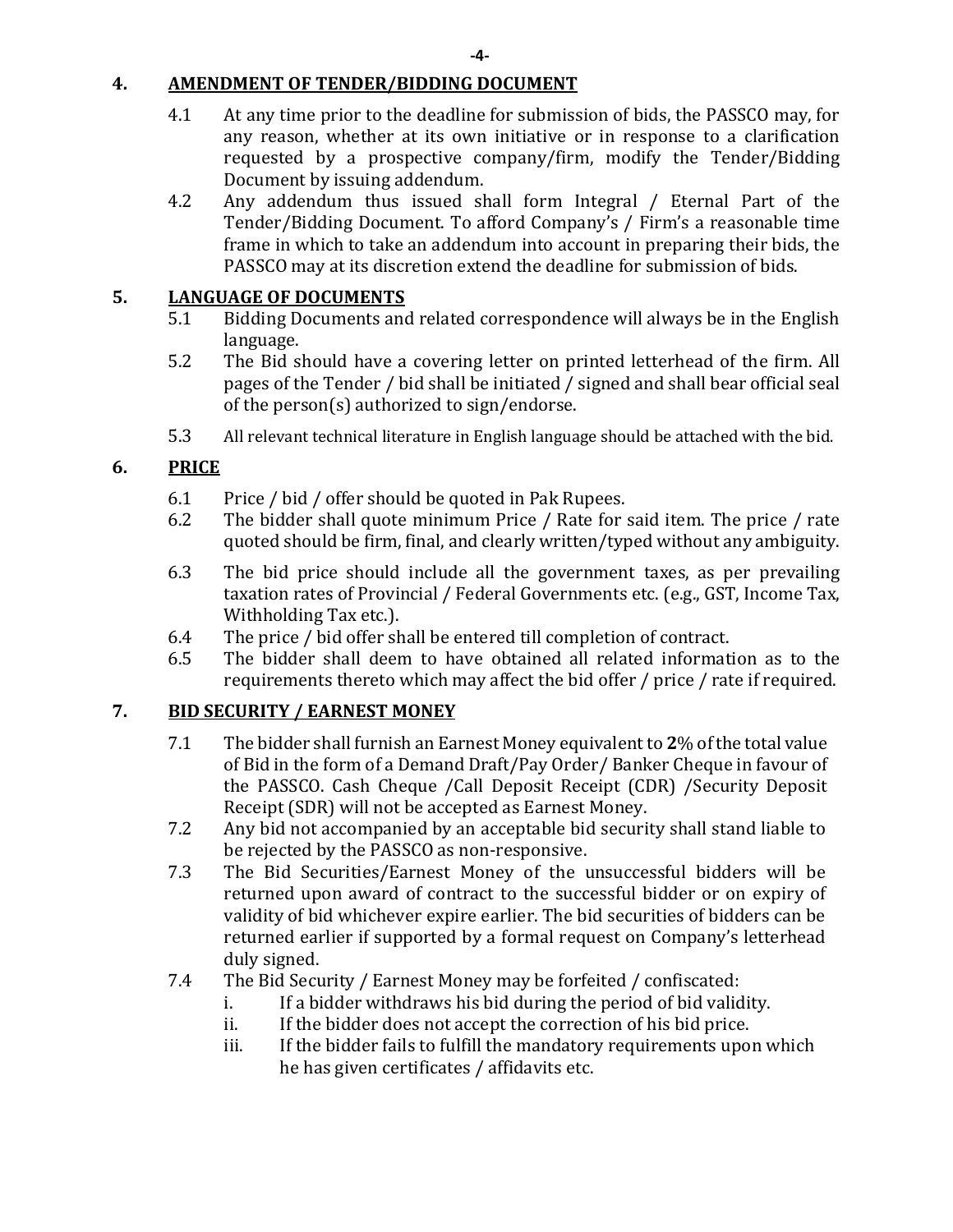#### **8. VALIDITY OF BIDS**

8.1 All bids shall remain valid for the period of **60** days from the opening date of opening of bids/ Financial Proposal.

# **9. CLARIFICATIONS / CORRECTIONS OF TENDER / BID**

- 9.1 To assist in the examination, evaluation and comparison of the bids; the committee at its discretion may ask the bidder for a clarification of its bid. The request for clarification and the response shall be in writing and no change in the price / rate or substance of the bid shall be sought, offered or permitted.
- 9.2 Arithmetical errors will be rectified on the following basis:
	- i. If there is a discrepancy between unit Price and total price that is obtained by the multiplying the unit price and quantity, the unit price shall prevail and total price shall be corrected. If there is a discrepancy between the words and figures the amount in words shall prevail. If there is a mistake in addition / totaling that can be corrected.
	- ii. If the bidder does not accept the corrected amount of bid, his bid will be rejected and his bid security will be forfeited.

# **10. RESPONSIVENESS OF TENDERS / BIDS**

- 10.1 The valid Bid Security/ Earnest Money is submitted.
- 10.2 The bid is valid till required period.
- 10.3 The bid prices are firm during its validity and inclusive of all taxes, duties etc. on "delivered" basis at PASSCO destinations within Pakistan.
- 10.4 Compliance to all important terms and conditions of this tender document on specified formats.
- 10.5 The bidder is eligible for tendering and possesses the requisite experience.
- 10.6 The bid does not deviate from basic requirements.
- 10.7 The bidder must attached valid bank statement showing financial stability of the firm.
- 10.8 The Tender / bid is generally in order etc.

# **11. DEADLINE FOR SUBMISSION OF BID DOCUMENTS.**

11.1 The bids shall be delivered in person or sent by **Registered mail/courier services**, which should reach the office of Dy. General Manager (Works), PASSCO, Head Office, 11 Kashmir Road, Lahore, up to **1100 Hours** on or before **08.07.2022** or as specified in the advertisement / website of PPRA /PASSCO.

# 11.2. **Mandatory documents for evaluation of bids-**

The Tenders / Bids, which meet the following minimum requisite criteria, would be declared eligible. Requisite documents must be attached in respect thereof. Bidders must provide the under mentioned documents:-

- a. Application/letter of Intent for participation in tendering process.
- b. The supplier must attached valid NTN Certificate.
- c. The firm must Certify (as per **Annexure "B"**) that they have neither defaulted of any contract / agreement or in legal dispute with any federal / provincial / local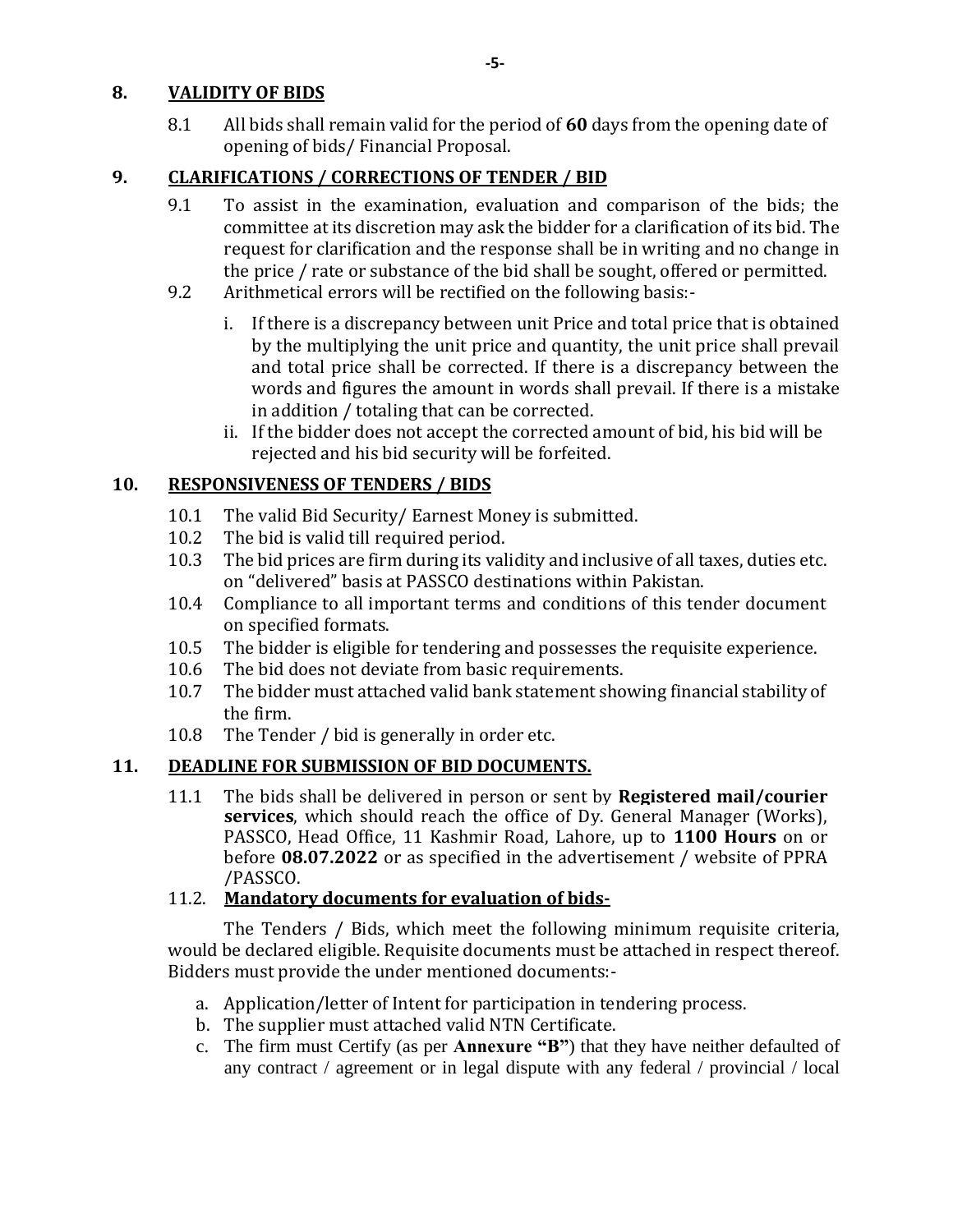government neither including its departments / bodies / subsidiaries and/or organizations / institutions in last two years, nor declared insolvent nor blacklisted by any one of those elucidated above (Affidavit on Stamp Paper of Rs. 100/-).

- d. Certificate on company's letterhead that the firm would supply of **Bhoosa & PP.Bags** as required by PASSCO, for Imported Wheat **2022**.
- e. Noncompliance to the supply of required quantity may result in immediate termination of **"Acceptance / Supply Order/Agreement"** leading to forfeiture of earnest money / performance security and blacklisting of firm as per **Specimen at Annex-C**.
- f. This bidding documents duly signed and stamped.
- g. Pay order/demand draft/Banker Cheque against 2% Earnest Money (Rule 25 of PPRA Rules).
- 11.3 Bids should be submitted in sealed envelope containing necessary information regarding Tender Notice and warning message **"DO NOT OPEN BEFORE 1100 Hours** on **08.07.2022**.
- 11.4 Opened, e-mailed or faxed tenders / bids will not be accepted / entertained
- 11.5 Any bid received by the PASSCO after the date and time of tender opening will be returned as unopened to sender / bidder.

#### **12. OPENING OF BID**

- 12.1 PASSCO's relevant committee (i.e. Tender Committee) will open at **1130 Hours** on **08.07.2022**. in the presence of Company's authorized representatives who choose to be present at PASSCO Head Office Lahore at scheduled date and time.
- 12.2 The bidders shall drop the bidding documents completed in all aspects duly signed in sealed envelope in tender box placed at Works Wing PASSCO Head Office Lahore by **1100 Hours** on **08.07.2022**.
- 12.3 Bids will be entertained, in the light of Rule-12 (2) of PPRA Rules that is reproduced hereunder:

"All procurement opportunities over three million Pakistani Rupees should be advertised on the Authority's website as well as in other print media or newspapers having wide circulation. The advertisement in the newspapers shall principally appear in at least two national dailies, one in English and the other in Urdu"

12.4 The relevant committee will resolve any issue raised by the bidders, on the spot. Any issue related to the proceeding after the same have concluded, shall not be entertained verbally or in writing.

#### **13. EVALUATION OF BIDS**

- 13.1 A bid determined as non-responsive will be rejected and will not subsequently be made responsive by the bidder by correction of the non-conformity.
- 13.2 The relevant Committee will evaluate and compare only the bids previously determined to be responsive.
- 13.3 It will be examined in detail whether the documents comply with the conditions of the tender document. It is expected that no major deviation / stipulation shall be taken by the company / firm.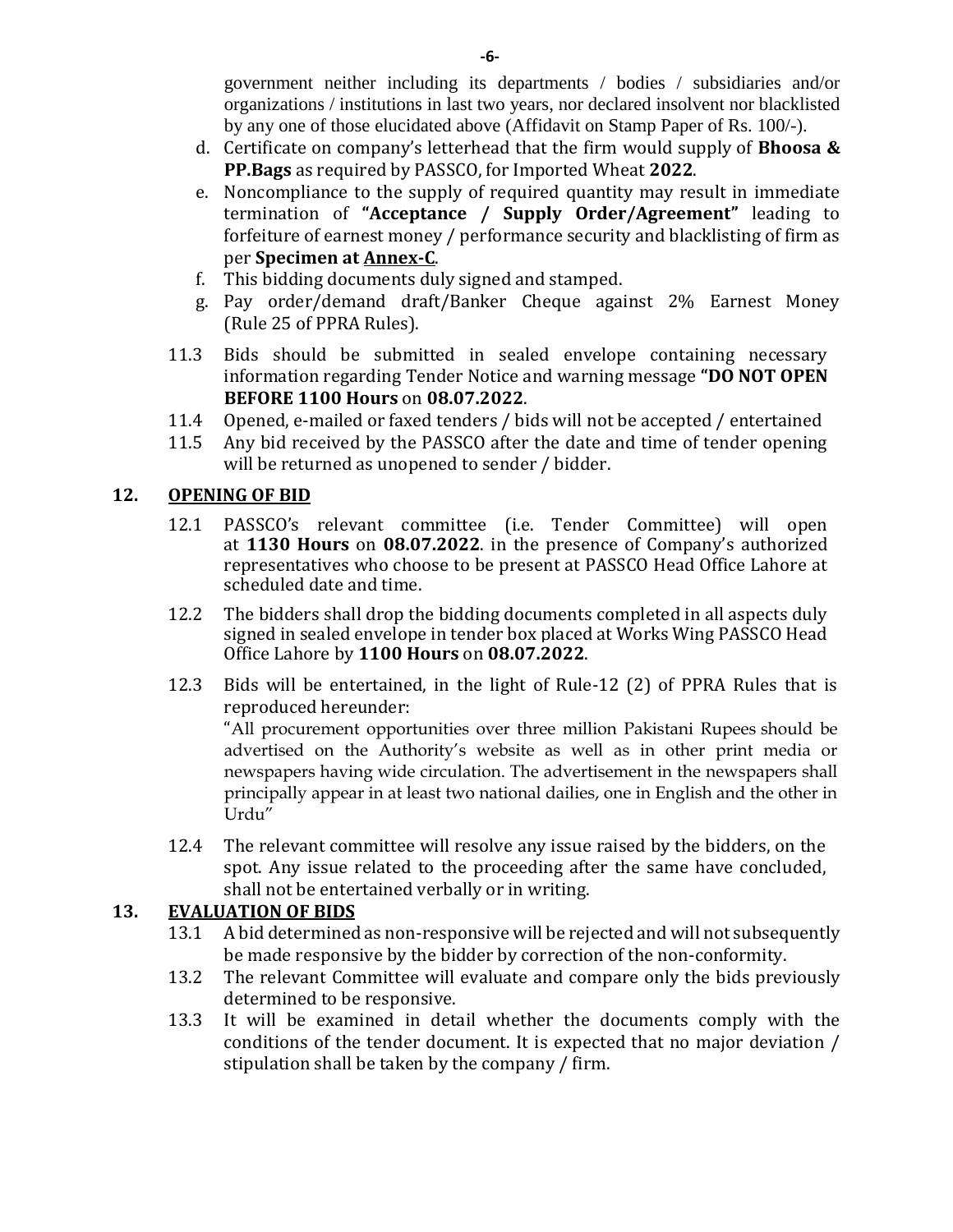13.4 Any minor informality or non-conformity or irregularity in the documents, which does not constitute a material deviation, may be waived by PASSCO (if deemed appropriate), provided such waiver does not prejudice or affect the relative ranking of any other company / firm.

# **14. PROCESS TO BE CONFIDENTIAL**

- 14.1. No company/firm shall contact PASSCO on any matter relating to its tendering process from the time of opening to the time of tendering announcement.
- 14.2 Any effort by a bidder to influence PASSCO in the evaluation, comparison or selection, decision may result in the rejection of its bid.

#### **15. TECHNICAL EVALUATION COMMITTEE (TEC)**

- 15.1 The Technical proposal submitted by the bidder will be evaluated against the aforementioned technical requirements by a Technical Evaluation Committee constituted by Works Wing.
- 15.2 Furthermore the Committee will take all appropriate measures/actions as deemed fit to complete the assigned task.

# **16. AWARD CRITERIA & PASSCO's RIGHT**

- 16.1 The contract will be awarded to lowest evaluated bidder provided that such bidder have been determined to be technically qualified to satisfactorily perform the contract.
- 16.2 The PASSCO reserves the right to accept or reject any submitted bid, as per PPRA rule and to annul the tendering process and reject all bids, at any time prior to award of order, without thereby incurring any liability to the affected bidders or any obligation to inform the affected bidders of the grounds for the PASSCO's action.

# **17. REQUIREMENT / FORMAT OF BID.**

17.1 All bidders shall quote their Price / Rates along with **2%** bid security /earnest money of the total bid price in the form of a Pay Order/Demand Draft/Banker Cheque as per this tender document requirement/ obligations.

# **18. FIRM'S RESPONSIBILITIES**

- 18.1 The Firm shall supply the **REQUIRED ITEMS PROMPTLY** in accordance with Supply Order.
- 18.2 The firm shall not subcontract the Supply Order.
- 18.3 Transportation for delivery of items at final destination will be the responsibility of the firm. The firm shall ensure proper packing of goods to avoid deterioration of goods etc.

# **19. TIME FOR COMPLETION**

- 21.1 The supplier shall adhere to time frame set forth and deliver the required items as per demand on given time or as per demand of procuring agency **(PASSCO)** from the date of issuance of acceptance letter / supply order and submit bill along with all relevant documents, detail is appended below:-
	- $\triangleright$  Invoice/Bill.
	- > Inspection Report.
	- $\triangleright$  Acceptance Letter.
	- Agreement.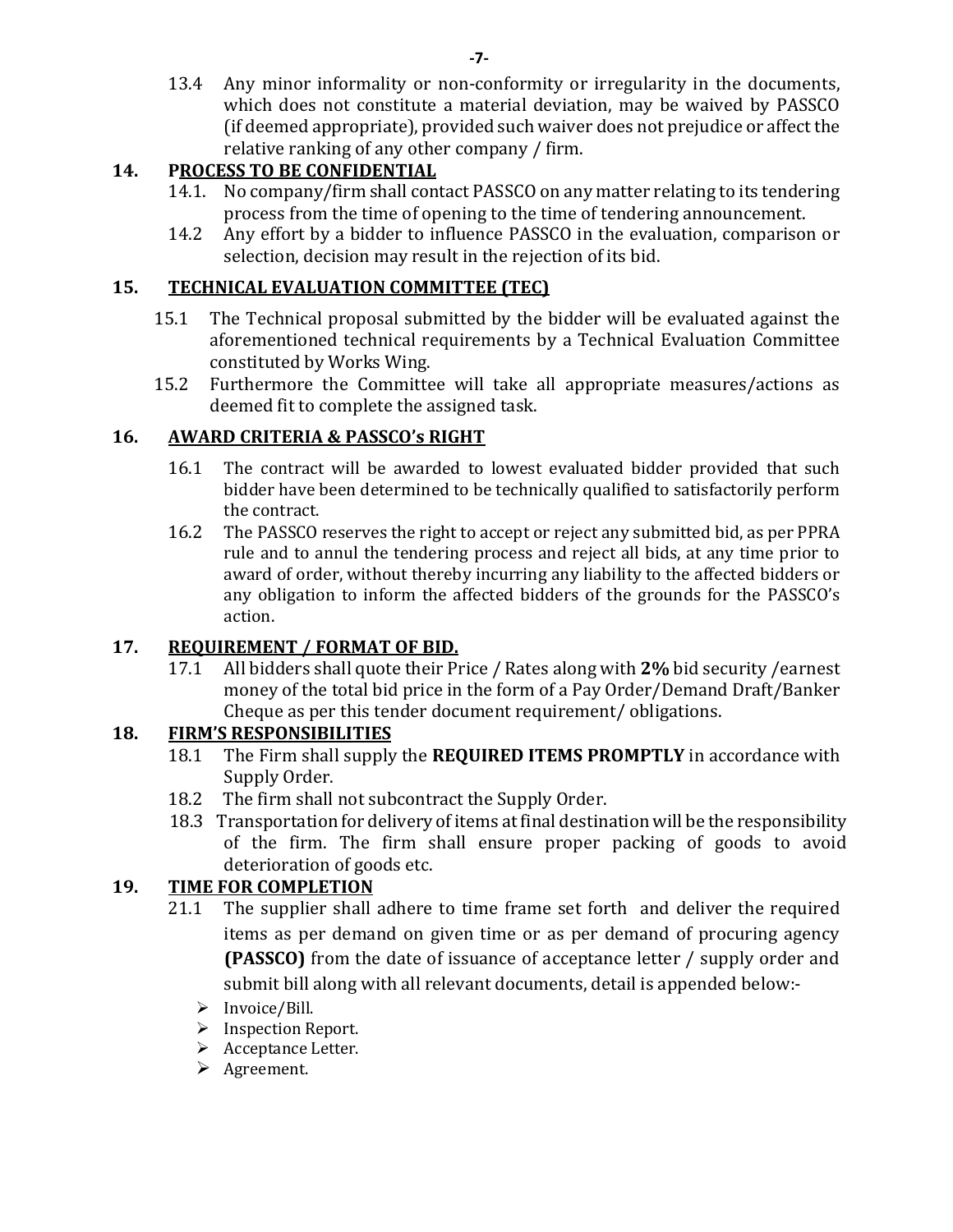**-8-**

#### 21.2 **Late Delivery / Delay in Completion of Work & Extreme:**

In case of Late Delivery, PASSCO will charge liquidated damages @ 0.1% per day to max of 10% of work amount or any other amount approved by DGM (Works) along-with extension. In this regard, the decision of DGM (Works) shall be final.

# **22. REPLACEMENT WARRANTY**

22.1 The supplier will warrant that the required items supplied are un-used, and incorporates all recent improvements in design and materials and are of good quality. PASSCO shall promptly notify the supplier in writing of any claims arising under this warranty and the supplier will replace the defective items or part thereof at reasonable speed without any cost effect.

# **23. TERMS OF PAYMENT**

- 23.1 Relevant payment against supply order shall be payable to the firm upon successful delivery of the required items as per supply order which shall be proved by acceptance certificate (s) issued by PASSCO or its committee.
- 23.2 All the payment shall be made through crossed Cheque in the Pak Rupees.
- 23.3. Taxes will be deducted as per government rules at the time of payment.

# **24. DEFAULT BY SUPPLIER**

- 24.1 If the firm fails to supply the required items/refuses or fails to comply with a valid instruction of the PASSCO, the PASSCO may give notice and stating the default.
- 24.2 If the firm has not taken all practicable steps to remedy the default within **07 days** after receipt of PASSCO's notice, PASSCO may cancel the order and performance security / earnest money will be forfeited / confiscated, leading further towards Blacklisting of the Firm.

# **25. FORCE MAJEURE**

- 25.1 Force majeure shall mean any event, act or other circumstances or not being an event, act or circumstances under the control of the PASSCO or of the Firm i.e., Earthquake, Flood, or any other Severe Climatic circumstances. Nonavailability of material and those Items ancillary to material or any other event leads towards clear negligence of the firm shall not constitute Force majeure.
- 25.2 If by reasons of Force Majeure, the Items cannot be delivered by the due delivery date, then the delivery date may be extended on the written request of supplier **except extreme circumstances that may be granted by MD PASSCO on case to case basis.**
- 25.3 The firm shall not be liable for liquidated damages, blacklisting for future tenders, termination for default, if and to the extent of his failure/delay in performance/discharge of obligations is the result of an event of Force Majeure.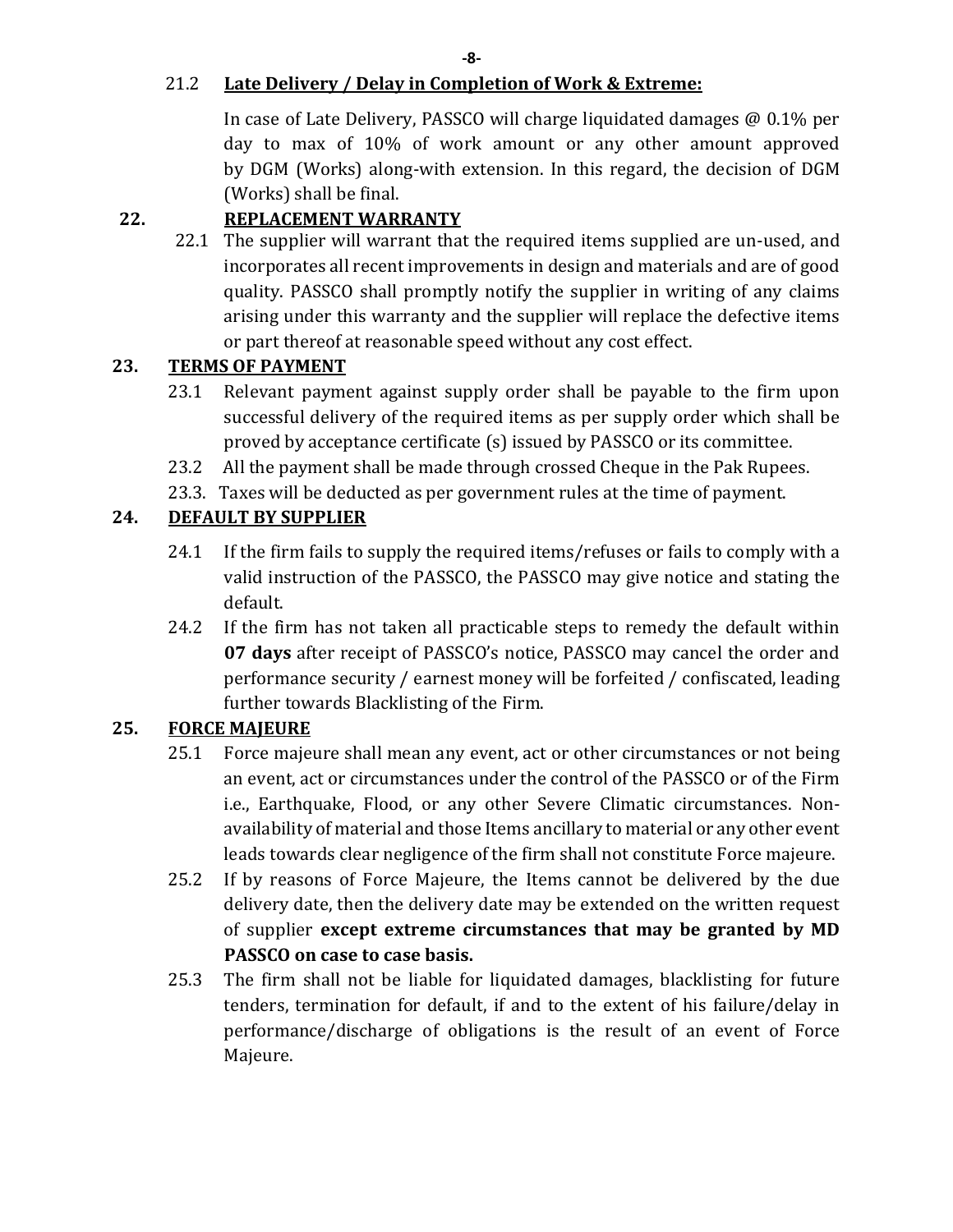25.4 If a Force Majeure situation arises, the Firm shall, by written notice served on the PASSCO, indicate such condition and the cause thereof. Unless otherwise directed by the PASSCO in writing, the firm shall continue to perform under the supply order as far as is reasonably practical, and shall seek all reasonable alternative means for performance not prevented by the Force Majeure event.

#### 26. **DEFAULT BY CONTRACTOR**

In any case in which under any clause of clauses of this contract the contractor shall have rendered himself liable to pay compensation amounting to the whole of his security deposit (whether paid in one sum or deducted by installments) or committed a breach of any of the terms end condition of this contract, the DGM (Works) (on behalf of PASSCO) shall have power to adopt any of the following courses, as he may deem best suited to the interest of the PASSCO.

- a. To rescind contract (of which rescission notice, with action period **07 days,** from the issuance of notice in writing to the contractor under the hand of DGM(Works) shall be conclusive evidence) and in which the security deposit of contractor shall stand forfeited, and be absolutely at the disposal of PASSCO.
- b. To employ labour paid by the PASSCO and to supply materials to carry out the work, and recover extra expenditure if caused to the PASSCO, from any money due to the contractor by PASSCO under the contact or otherwise, or from his security deposit or the proceeds of sale thereof, or a sufficient part thereof; the certificate of the Executive Engineer as to the value of the work done and the extra expenditure caused to the PASSCO, shall be final and conclusive against the contractor.
- c. To measure up / evaluate the work of the contractor and to take such part thereof as shall be unexecuted, out of his hand and give it to give it to another contractor to complete in which case any expenses which may be incurred in excess of the sum which would have been paid to the original contractor of the work had been executed by him of the amount of which excess the certificate in writing of the Executive Engineer shall be final and conclusive be borne and paid by the original contractor and may be deducted from any money due to him by PASSCO under the contract including his security deposit.

In the event of any of the above courses being adopted by the DGM(Works), the contractor shall have no claim to compensation for loss sustained by him by reason of his having purchased or procured any materials or entered into any agreement or made by any advance on account of for with a view to the execution of the work or the performance of the contract. And in case the contract shall be rescinded under the provision aforesaid, the contractor shall not be entitled to recover or be paid any sum for any work there to actually performed under this contract. Unless and until the Executive Engineer will have certified in writing the performance of such work and the value any able in respect thereof, and the shall only be entitled to be paid the value so certified.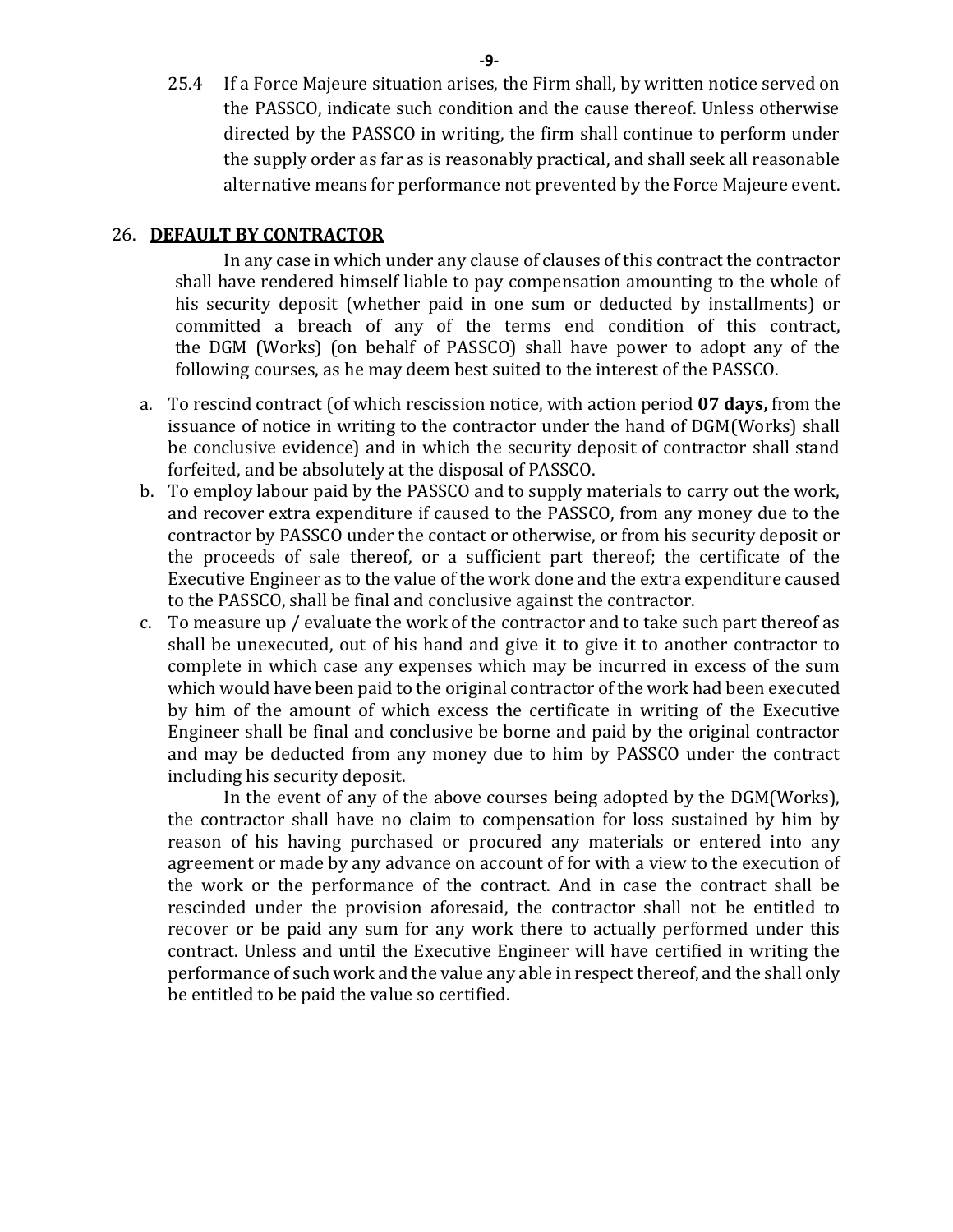#### 27. **ARBITRATION:**

If the contractor be dissatisfied with the decision of the DGM(Works) or if his decision is not forthcoming within the stipulated or extended period/periods and desires Arbitration under the arbitration Clause as hereinafter provided he shall give a notice to the Managing Director in writing of such intention within a period of 28 days of the receipt of the DGM(Works) decision, or in case no decision is given, at the end of the period/periods within which the DGM(Works) was to give his decision. The said notice shall contain the cause of action, material facts of the case and relief sought. If no such notice is given, the decision of the DGM(Works) shall become final, conclusive and binding on the contractor.

Dispute which may be referred for Arbitration shall be limited to:

- **(i)** Any question difference or objection arising out of or in any way connected with the contract, or
- **(ii)** the meaning of the operation of any part of the contract, or
- **(iii)** the rights, duties of liabilities of either party ; or
- **(iv)** whether, the contract shall be terminated or has been rightly terminated and as regards the rights and obligations of the parties as a results of such termination.
	- **a.** Provided that matters for which provision has been in the contract for final and binding decisions by the DGM (Works) or the Engineer-in-Charge shall be excluded from Arbitration.
	- **b.** The Venue of Arbitration shall be at Lahore.
	- **c.** The Arbitration shall be made by the Managing Director whose decision should be final and binding on the parties, and the contractor shall thereafter stand stopped from challenging the decision in any way.

#### **28**. **JURISDICTION OF COURT:**

Regarding the issue of jurisdiction in case of litigation between parties hereto, the court at Lahore shall have the exclusive jurisdiction to entertain such dispute.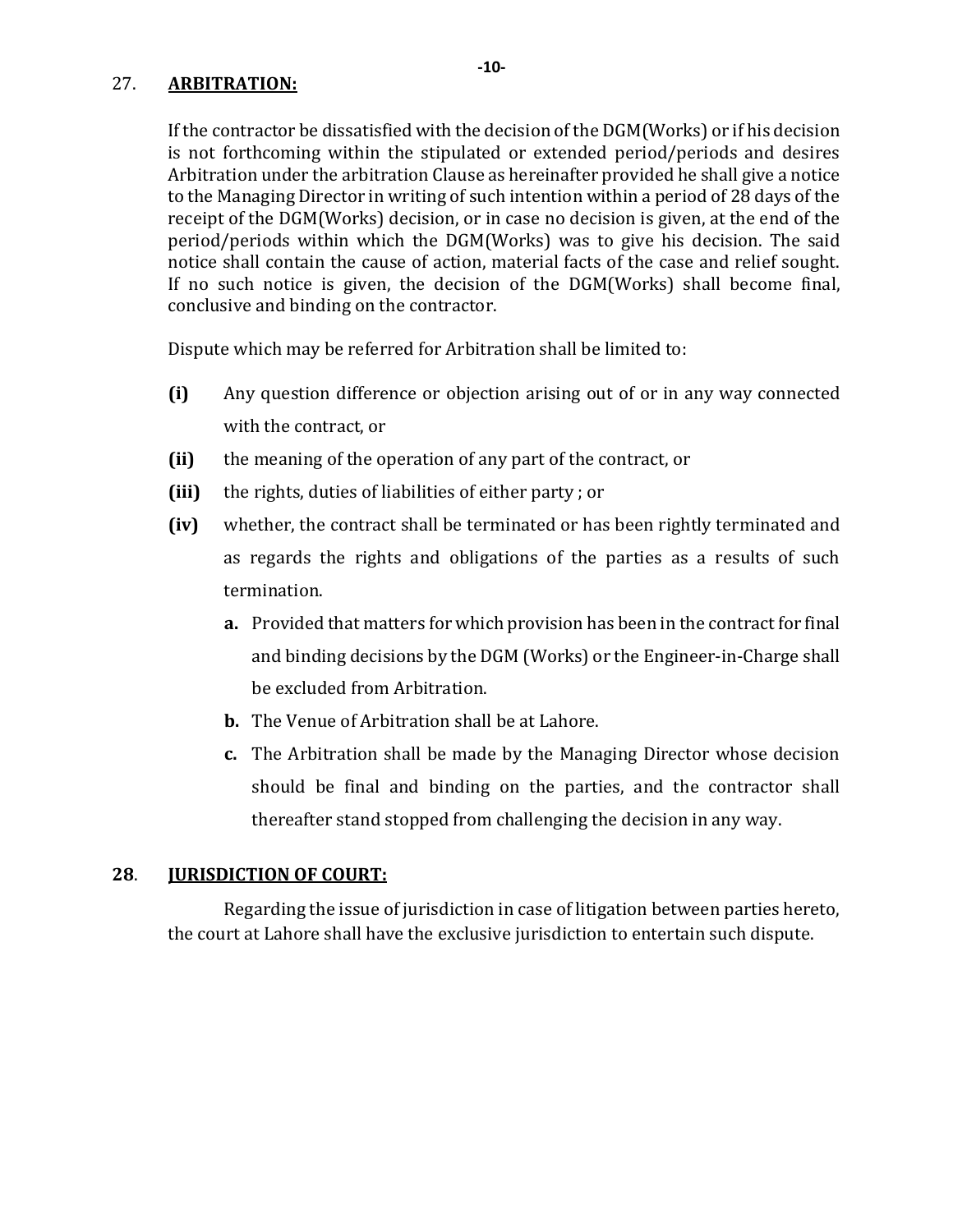**ANNEX - B**

# **(Must be printed on Rs. 200/- Stamp Paper)**

# **BLACK-LISTING CERTIFICATE**

THE BIDDER SHALL ATTACH HEREWITH AN AFFIDAVIT STATING THAT

- a. "CERTIFIED THAT I/WE HAVE NEITHER DEFAULTED OF ANY CONTRACT / AGREEMENT WITH ANY FEDERAL / PROVINCIAL / LOCAL GOVERNMENT NEITHER INCLUDING ITS DEPARTMENTS / BODIES / SUBSIDIARIES AND/OR ORGANIZATIONS / INSTITUTIONS IN LAST TWO YEARS, NOR BLACKLISTED BY ANY ONE OF THOSE ELUCIDATED ABOVE.
- b. IF, AT LATER STAGE, AFFIDAVIT IS FOUND FABRICATED / FICTITIOUS, SECURITY ALREADY DEPOSITED MAY BE FORFEITED BY PASSCO".

| <u>M/S.</u>     |           |        |  |
|-----------------|-----------|--------|--|
| Contact Person: |           |        |  |
| Address:        |           |        |  |
| Tel #:          | Mobile #. | Fax #: |  |
| Email:          |           |        |  |
| Signature:      | Dated:    |        |  |
|                 |           |        |  |

Agency Seal:

ATTESTED BY NOTARY PUBLIC